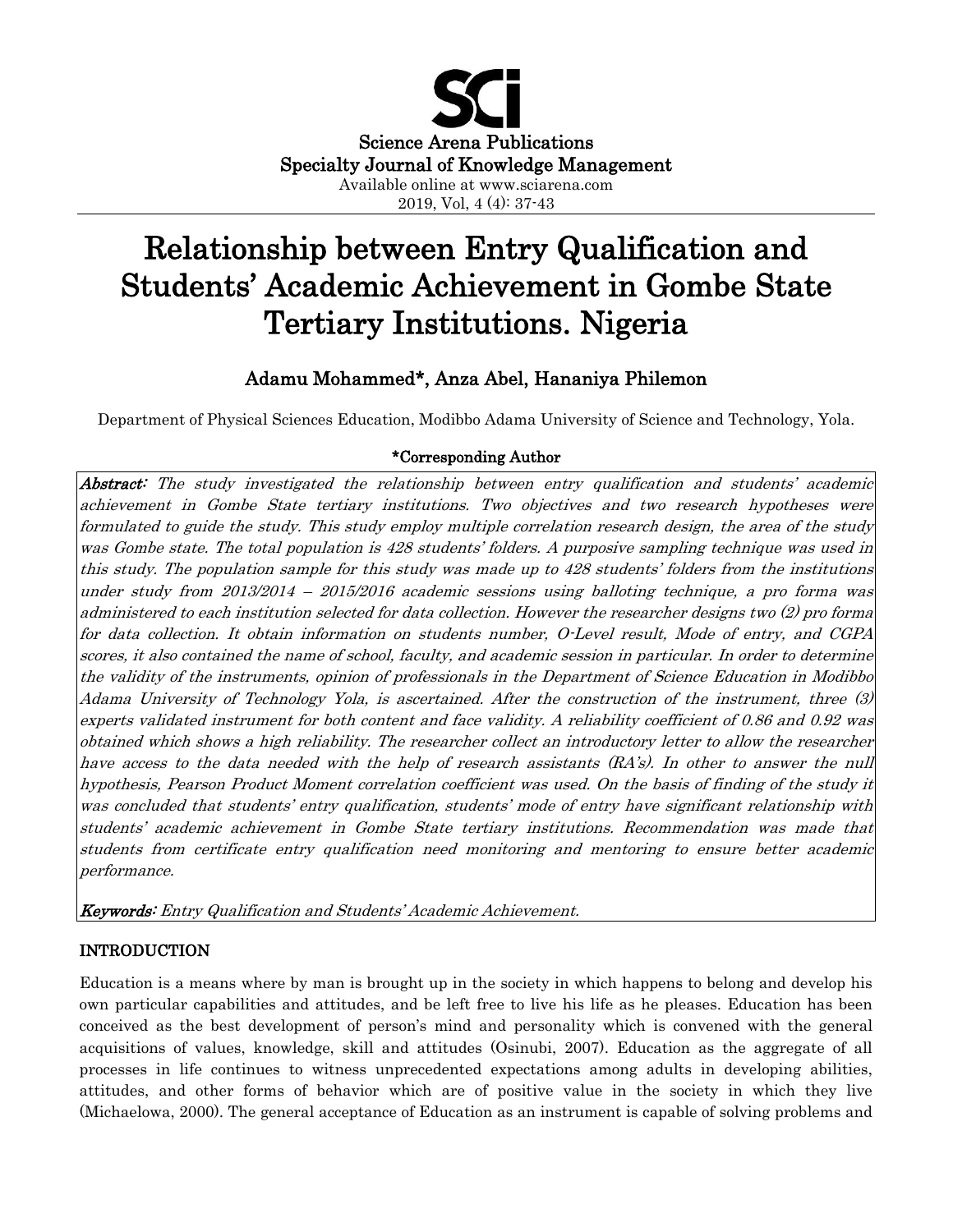a sudden awareness of the need for sound education have brought about a major breakthrough in receiving education not just for the sake of reading and writing but also for development (Okuwa, 2004).

Zezekwa and Mudavanhu, (2000) reported that in the tertiary institutions, the standardized model is used. This model depends on the use of scholastic aptitude test. These tests if both used exclusively anywhere; they are regarded as a way of increasing the validity of prediction of success in higher institutions. Generally however, such admission tests are thought to be useful provided they are tried under realistic condition of operation and under scientific control. Responsibility for the production and application of standardized tests generally rests with special bodies such as American College Testing Programme (ACT) in the United States of America, institute of test development in Germany, and Unified Tertiary Matriculation Examination Board (UTME) in Nigeria.

According to National Policy on Education, (2016) Higher education policies have recently been initiated in Nigeria. They respond to long-festering problems of access, quality, financing, governance and management within the nation's federal university system, and seek to bring this system more in line with global good practices. The need for these changes is generally not appreciated among systems stakeholders. They have been relatively cut off from the worldwide higher education transformations that took place in the 1990s as the result of international sanctions and cancellation of international cooperation programs imposed in response to human rights abuses within the country during the middle of the past decade. As a result, the success of these reforms is likely to depend upon the extent to which rigidities of the present system (i.e., within the National Universities Commission, the various university staff unions, and within the universities themselves) can be replaced by more flexible and responsive practices. At this point, the principal task is not to accelerate the pace of change but to institutionalize the current reforms and operationalize them effectively. In order for this to occur, greater flexibility and responsiveness are needed, particularly in the following four areas, in order to create an enabling environment for the emergence of progressive selfsteering, self-regulating, and self-reliant universities in Nigeria.

According to the Nigerian University Commissions, (2007) General guidelines for admission into the Nation's tertiary institutions are contained in a brochure which provides detailed information on courses and entry requirements which include Five 'O' level credit passes in relevant subjects including English and Mathematics particularly for science and social sciences while Mathematics may be required at an ordinary pass level for Arts students. Four credit 'O' level passes in relevant subjects for Mono technics, Polytechnics and Colleges of Education. The candidates must equally score the minimum cut-off marks for the desired course of study. The cut-off marks for selection vary from one institution to another depending on the competitive nature of the desired course of study.

According to the West African Examinations Council WAEC, (2016) reported that in 2016/2017 WAEC May/June results a total of 1,552,758 candidates registered for the examination. Out of which 1,544,234 candidates, consisting of 825,650 male representing 53.5% & 718,585 female representing 46.5% candidates sat the exam. 1,393,907 candidates, representing 90.26% have their results fully released. While 158,718 candidates, representing 9.74% have a few of their subjects still being processed due to some errors mainly traceable to the candidates and schools in the course of registration or writing the examination. The percentage of candidates that got 5 credits & above including English Lang & Mathematics in the WASSCE for School Candidates in 2015 was 38.68%.The results of 137,295 candidates, this shows 38.68% candidates set for WEAC in 2015 meet the entry requirement into tertiary institutions.

The Registrar and Chief Executive Officer of NECO, Prof. Charles Uwakwe, while announcing the results at the Councils National Headquarters in Minna, the Niger State capital, noted that there is a tremendous improvement compared to previous years. He said that 905,011 (84.54 per cent) of candidates got 5 credits and above in English Language while 812,846 (80.16 percent) got 5 credits and above in Mathematics. He said the comparative analysis of candidates performance in the examination for 2015 and 2016 shows that there is one percent (1%) improvement in the general performance of candidates in 2016 (88.51%) as compared with2015 (87.51%).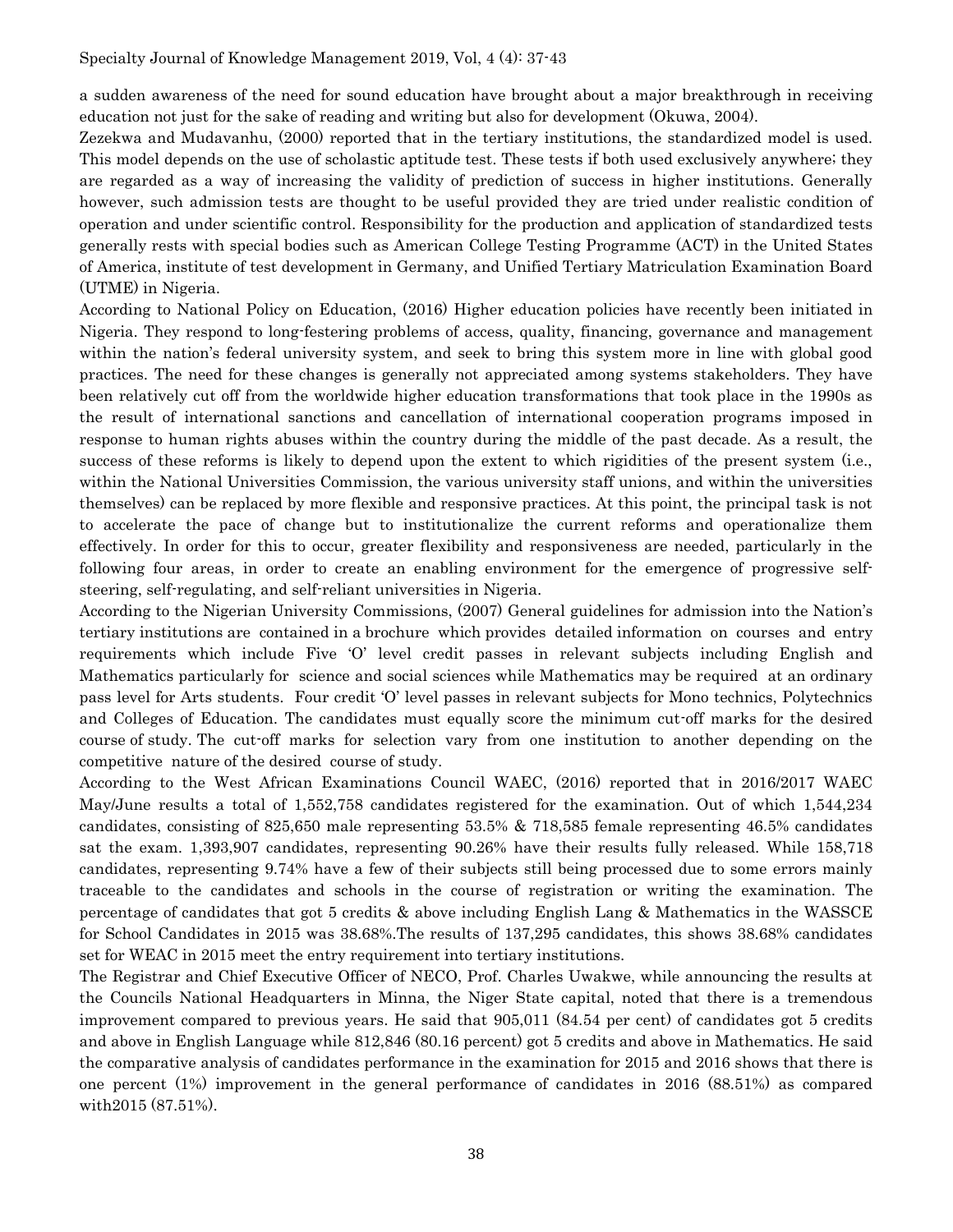During the colonial era, admission into the universities was highly restricted by the colonial masters. The implementation of Lord Eric Ashby Commission's report in (1962) marked the beginning of the breaking away from the restriction and the march towards general access to university education in Nigeria. During the 1960s and early 1970s, enrolment into the regional universities was decentralised. Each student applied to as many universities to see which one will offer him admission. To qualify for entry into the University of London (Ibadan College), a candidate had to pass the London matriculation examination or the General Certificate Examination, ordinary level with at least credits in five subjects including English, Mathematics or a Science subject. In addition, they were required to pass the G.C.E. Advanced level before they were allowed to proceed to the final B.A. or B.Sc. degree programme. Based on the practice in England, the sixth form (H.S.C.) was introduced in Nigeria and candidates had to pass three subjects at the Advanced level before admission. In 1956/57, the University of Ibadan was promoted to introduce a one-year preliminary science which candidates must pass to be allowed into a three-year degree programme. Alongside this, the University of Nigeria, Nsukka started a straight 4 – year programme in addition to the direct entry mode. Though this was subjected to criticism even by the National University Commission's Report in 1963 on the basis that it was difficult to compare a degree earned in four years with that earned in three years, nevertheless, other existing universities adopted the 4-year programme for its efficacy as seen in the quality of the alumni of the system.

Subsequently, the 6-3-3-4 system of education was introduced in the country and every university was mandated to mount a 4-year degree programme. With the increase in the school age population and the introduction of the Universal Primary Education (UPE) there arose a great increase in the number of candidates for enrollment into the universities. Between 1972 and 1977, the existing regional universities were centralised. Seven more universities evenly distributed across the country were established; National Universities Commission (NUC) and Joint Admission and Matriculation Board (JAMB) were established with the goal of promoting national unity, peace, progress and development especially post-war pursuits.

Analysis of enrollment pattern shows an upsurge in the number of those seeking admission into the university as well as the mode of admission (Okuwa, 2004). The authors also observed that there has also been a controversy over the mode of admission of students with people claiming superiority of one over the others. Despite the increase in the number of universities established, the Senior Secondary School Certificate Examination and the JAMB have not been able to adequately prepare large proportion of students for the qualifying examinations. Hence some universities have introduced the concept of pre-degree admission whereby candidates are given opportunity to remedy deficiencies in the relevant discipline. Now, there are basically three major modes of admission into the Nigerian universities. These are the University Matriculation Examination (UME) which is an organised examination conducted by the JAMB in order to centralise the admission system. This is a qualifying examination which result is used alongside the candidate's results at the Senior Secondary Certificate Examination (SSCE). The UME qualifying score (cutoff point) varies from university to university, faculty to faculty and year to year and also on the federally imposed criteria of merit, catchment area and educationally less developed state. Successful candidates are given the opportunity to pursue a  $4$  – year or  $5$  – year degree programme in a conventional university or University of Technology respectively.

The Direct Entry (DE) mode of admission is designed for students who have studied in some tertiary institutions and have obtained any of the following qualifications namely Ordinary National Diploma (OND), Higher National Diploma (HND) or National Certificate of Education (NCE). On meeting the minimum criteria, these groups of candidates are admitted for a 2 or 3 – year programme. They are not expected to start from the 100 level. Their admission is also regulated by JAMB. Remedial Programme (PD) is designed for candidates who are deficient in their SSCE but made some three to four credits. They are given a second chance to make the required credits for entry into the citadel of learning. Successful candidates are admitted by the universities running the programme to remedy their deficiency. Candidates who pass the required courses at the end of the internal examination given by the universities are absorbed to proceed on four – year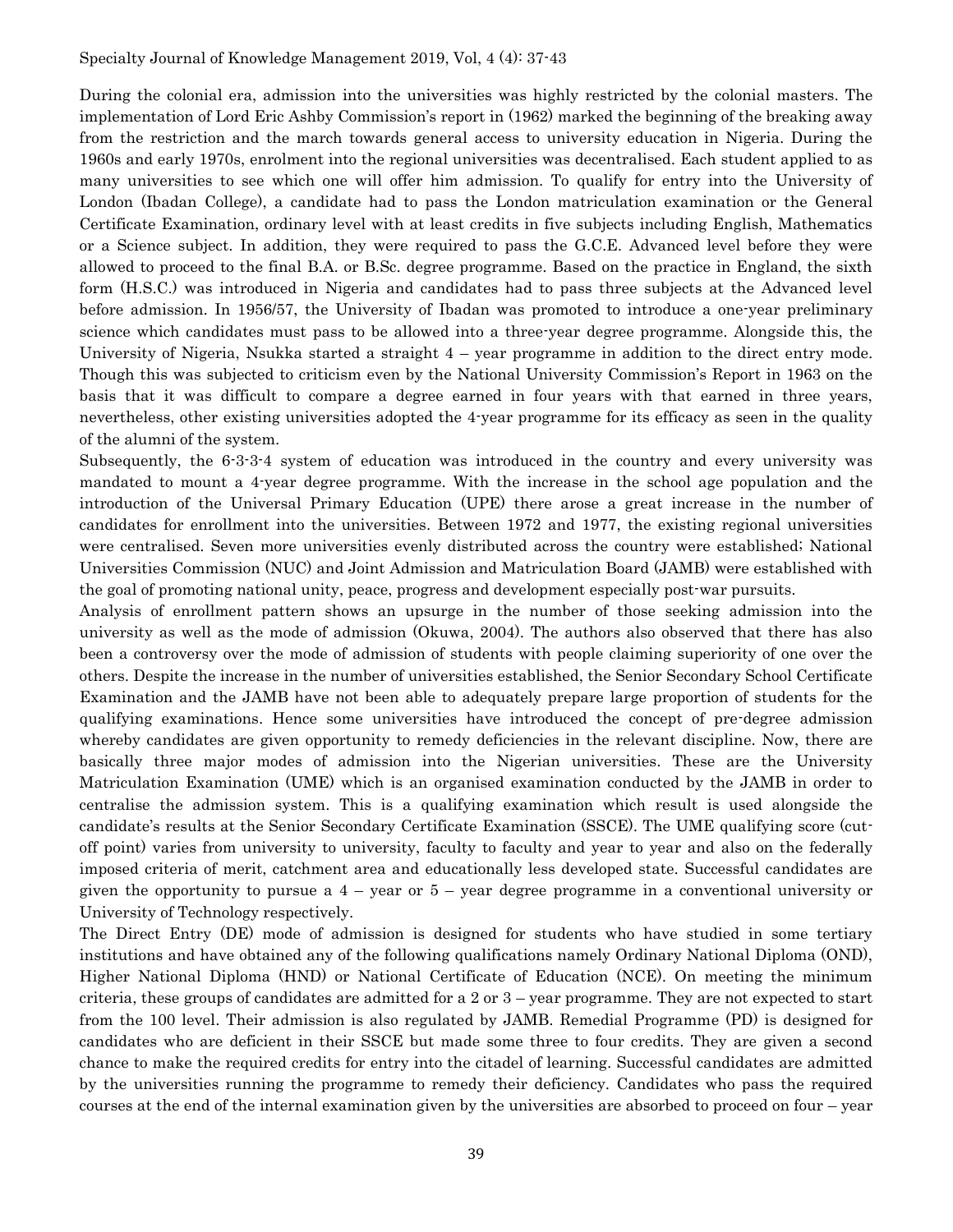degree courses without recourse to JAMB. The above are some of the efforts made to enable those who can benefit from higher education to be given access to it as the National Policy on Education (2016) advocated.

Grayson, (2001) viewed academic performance as an expression of one's achievement from school based instructions. A student's academic performance is usually measured in examinations or continuous assessment tests and could be expressed in various ways depending on what the scores will be used for. The various ways of reporting academic performance include percentages, quartiles, raw scores, transformed scores, or even as categorical variables such as Excellent, Very Good, First Class, Distinction, A1, B2, C4, F9, etc. The academic performance of a student is a function of many variables which could be classified into student, home, and school, and teacher, cultural and legal factors.

Obioma and Salau, (2007) have attempted to establish a relationship between entry point and performance of the tertiary levels. They found that the entry qualifications of students measured by their credit passes from WAEC, NECO and JAMB examinations had low correlation with their first and final year's performance in the Universities. Agbo (2003), in one of his studies in science noted and identified this trend in higher institutions and tried to identify the factors responsible for it. Newman-Ford et al, (2009) noted that mature students tend to be admitted into their programs with distinctively lower educational attainment than the younger students. They therefore lack basic skills required for effective study and are also impaired by agerelated deficits. On the other hand, it might be argued that distance study students are more mature and more motivated, focused and goal oriented than the youthful on-campus students.

#### Statement of the Problem

The use of examination selection for placement into institutions of higher learning as a method of ensuring a fair distribution of the available spaces for tertiary education and a means of reducing the imbalance in the educational development of the various parts of the country has to some extent ensured some measure for equitable representation in Nigeria. Presently, Nigeria has bilateral agreements with some African countries in education. Nigeria admits and trains the citizens of these countries in its tertiary institutions on major challenge facing the use of selection examination for placement into tertiary institutions in Nigeria and also the scourge of examination malpractice. It has to a large extent militated against the objectives for which the selection examinations were set to achieve and ensuring that suitable and qualified candidates are offered admission into institutions of higher learning. The spate of misconduct during examination in Nigeria occasioned calls by some universities about two years ago for a Post Universities Matriculation Examination (UME) Screening which has generated a lot of debates.

Apart from subjecting prospective students to multiple expenses and stress, the Post UME Screening itself is not immune from the scourge of examination malpractice that is destroying the country and whether the Post UME Screening will stand the test, only time will tell (Yusuf, 2007). At the core of the challenge is disqualifying potential students on the basis of not having the required passes in Mathematics and English or having failed in those subjects at the secondary level or West Africa Senior Secondary School Certificate Examination (WASSCE) and other relevant examination. The minimum passes in these two subjects are also a requirement for entry into any accredited tertiary institution in Nigeria for the study of any discipline See Nigerian University Commission, (FGN, 2007) conditional Admissions into Tertiary Institutions. But this research therefore, wants to investigate the entry qualification and students' academic achievement in Gombe State tertiary institutions.

#### Purpose of the Study

The purpose of this study is to determine the relationship between the entry qualification and students' academic achievement in Gombe State tertiary institutions. The specific objective of this study therefore is to:

1. Determine the relationship between students' entry qualification and their academic achievement in degree awarding institutions in Gombe State.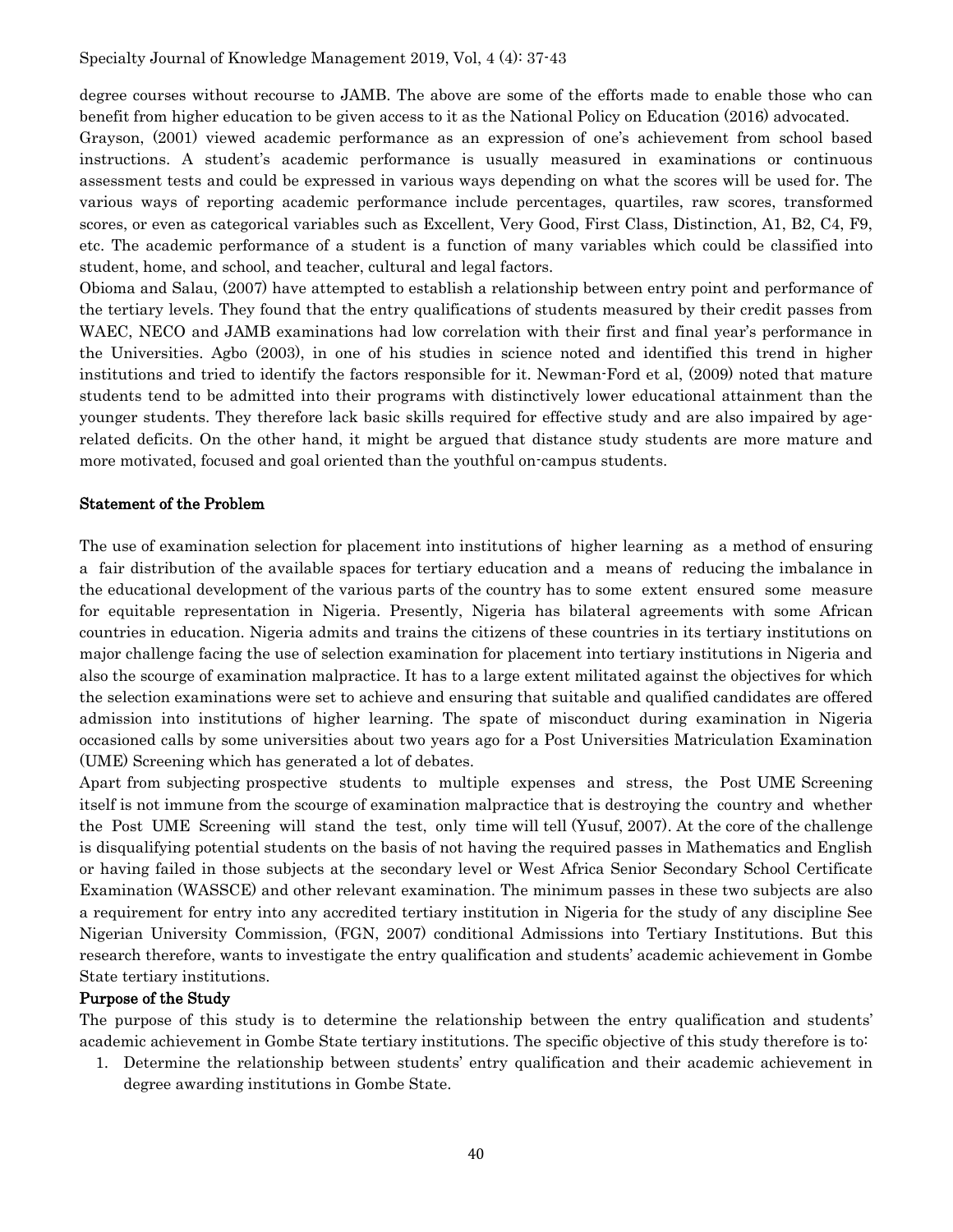Specialty Journal of Knowledge Management 2019, Vol, 4 (4): 37-43

2. Determine the relationship between students' mode of entry and their academic achievement in Gombe State tertiary institutions.

#### Research Hypotheses

To guide the conduct of this study, the following hypotheses will be tested at 0.05 level of significance.

Ho1: There is no significant relationship between students' entry qualification and their academic achievement in degree awarding institutions in Gombe State.

Ho2: There is no significant relationship between students' mode of entry and their academic achievement in Gombe State tertiary institutions.

#### Methodology

This study employ correlational research design, the area of the study was Gombe state. Gombe State is in the Centre of the North East geographical zone of Nigeria. The target population of this study covers the 3 years total number of students who graduated from faculty of Education Gombe State University and Federal University of Kashere. There were 7 tertiary institutions in Gombe State, at the time of the study out of which 2 institutions were purposive sampled. The total population is 428 students' folders. A purposive sampling technique was used in this study. The population sample for this study was made up to 428 students' folders from the institutions under study from 2013/2014 – 2015/2016 academic sessions using balloting technique, a pro forma was administered to each institution selected for data collection. Jebson, (2002) was of the view that researchers used large samples in order to reduce error deviation from target population 10% of the students population was fair enough sample for this research. The research instrument for this study were the students' entry qualification, mode of entry and students' academic achievement (CGPA grades for 2013/2014 – 2015/2016 academic sessions). However the researcher designs two (2) pro forma for data collection. It obtain information on students number, O-Level result, Mode of entry, and CGPA scores, it also contained the name of school, faculty, and academic session in particular. This was coded in accordance with the laid down standard of the National Board for Technical Education [N.B.T.E]. A format for data collection is design by the researcher to also generate types of entry qualification in students' folders.

In order to determine the validity of the instruments, opinion of professionals in the Department of Science Education in Modibbo Adama University of Technology Yola, is ascertained. After the construction of the instrument, three (3) experts validated instrument for both content and face validity. Based on the comments, suggestions, and corrections made by the experts, some items are dropped, other modified and final corrected copy were administered to the target sample of this study. A reliability coefficient of 0.86 and 0.92 was obtained which shows a high reliability.

The researcher collect an introductory letter from the Head of Department of Science Education, Modibbo Adama University of Technology, Yola which was used for seek permission from Deans of faculty of the sampled institutions to allow the researcher have access to the data needed with the help of research assistants (RA's). A pro forma will be given to the institutions for endorsement who directed the researcher to students' folders for the data. The data collected was subjected to statistical analysis for appropriate interpretations to achieve the set objectives of the study and to lay foundation for testing the formulated hypotheses. In other to answer the null hypothesis, Pearson Product Moment correlation coefficient was used.

#### Findings

### Students graduated from Faculty of Education in Gombe State University and Federal University of kashere from 2013/2014 – 2015/2016 academic sessions.

| Sessions  | GSU<br>Faculty of Education | FUK<br>Faculty of Education | Total |
|-----------|-----------------------------|-----------------------------|-------|
| 2013/2014 | oo                          |                             | 83    |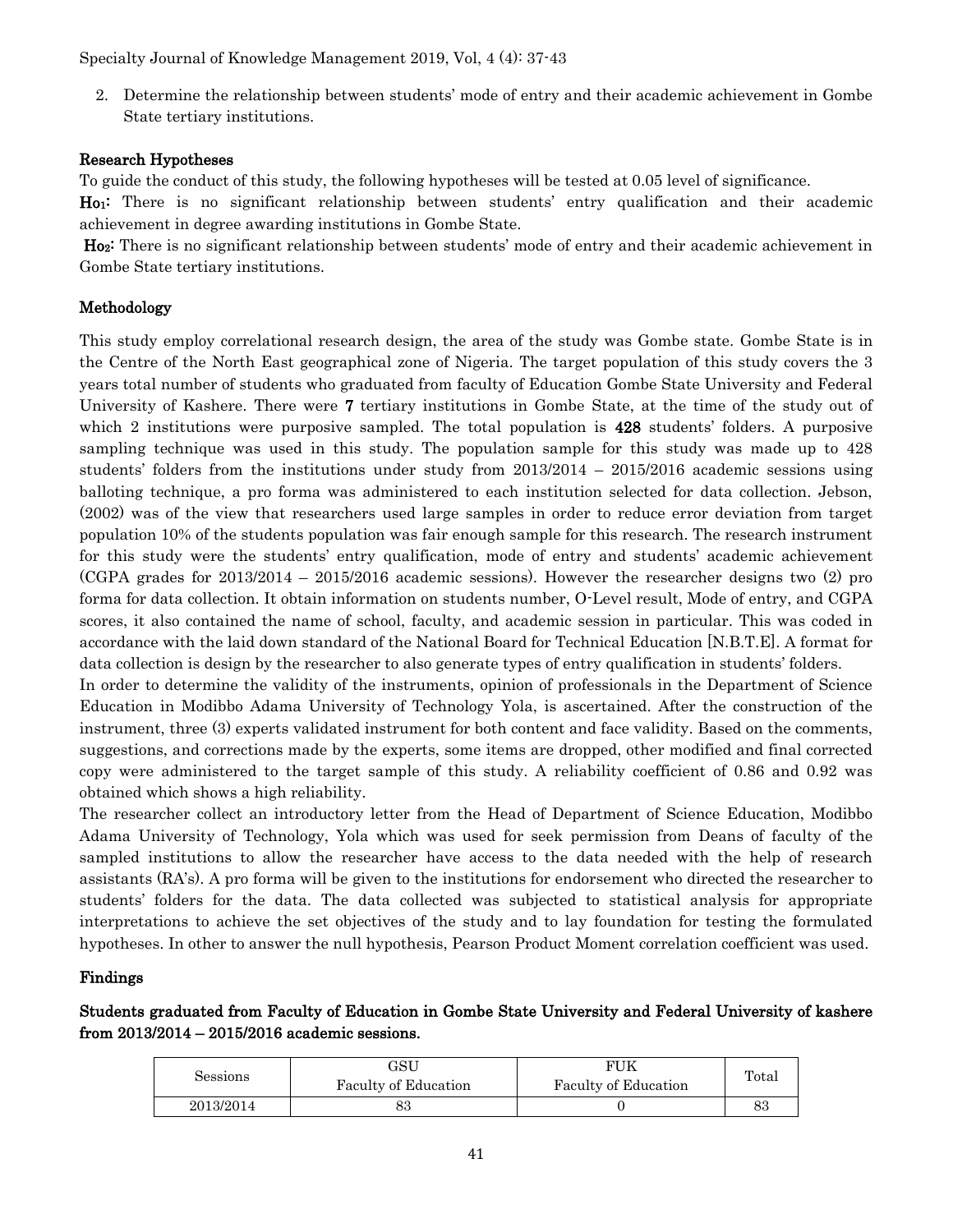Specialty Journal of Knowledge Management 2019, Vol, 4 (4): 37-43

| 2014/2015 | 94      |     | 94  |
|-----------|---------|-----|-----|
| 2015/2016 | о5<br>ັ | 154 | 251 |
| Total     | 274     | 154 | 428 |

Source: Academic Offices, Gombe State University and Federal University of Kashere, 2017

#### Keys:

GSU- Gombe State University

FUK- Federal University Kashere

#### Hypotheses Testing

The hypotheses were tested using Pearson Product Moment Correlation at 0.05 level of significance. Ho1: There is no significant relationship between students' entry qualification and their academic achievement in degree awarding institutions in Gombe State.

Table 1: Summary of Pearson Product Moment Correlation Statistic for Relationship between Students' Entry Qualification and Their Academic Achievement in Degree Awarding Institutions in Gombe State.

| Model                         |                                             | Salary              | Job performance     |
|-------------------------------|---------------------------------------------|---------------------|---------------------|
| Students' Entry Qualification | Pearson Correlation<br>$Sig(2-tailed)$<br>N | 428                 | .074<br>.823<br>166 |
| Academic Achievement          | Pearson Correlation<br>$Sig(2-tailed)$<br>N | .074<br>.823<br>428 | 428                 |

\*\*. Correlation is significant at the 0.05 level (2-tailed).

The relationship between students' entry qualification and their academic achievement was investigated using Pearson Product Moment Correlation coefficient, which indicated significant relationship, since p<0.05. Preliminary analyses were performed to ensure no violation of the assumptions of normality and linearity. There was a strong, positive correlation between the two variables, rho =0.82,  $n = 428$ ,  $p \le 0.05$ , with moderate level of students' entry qualification and their academic achievement

Ho<sub>2</sub>: There is no significant relationship between students' mode of entry and their academic achievement in Gombe State tertiary institutions.

Table 2: Summary of Pearson Product Moment Correlation Statistic for Relationship between Students' Mode of Entry and Their Academic Achievement in Gombe State Tertiary Institutions.

| Model                   |                     | Promotion | Job performance |
|-------------------------|---------------------|-----------|-----------------|
|                         | Pearson Correlation |           | .080            |
| Students' Mode of Entry | $Sig(2-tailed)$     |           | .723            |
|                         | N                   | 428       | 428             |
|                         | Pearson Correlation | .080      |                 |
| Academic Achievement    | $Sig(2-tailed)$     | .723      |                 |
|                         |                     | 428       | 428             |

\*\*. Correlation is significant at the 0.05 level (2-tailed).

The relationship between students' mode of entry and their academic achievement was investigated using Pearson Product Moment Correlation Coefficient, which indicated significant relationship, since p<0.05. Preliminary analyses were performed to ensure no violation of the assumptions of normality and linearity. There was a strong correlation between the two variables,  $rho = 0.72$ ,  $n = 428$ ,  $p \le 0.05$ , with moderate level of students' mode of entry and their academic achievement.